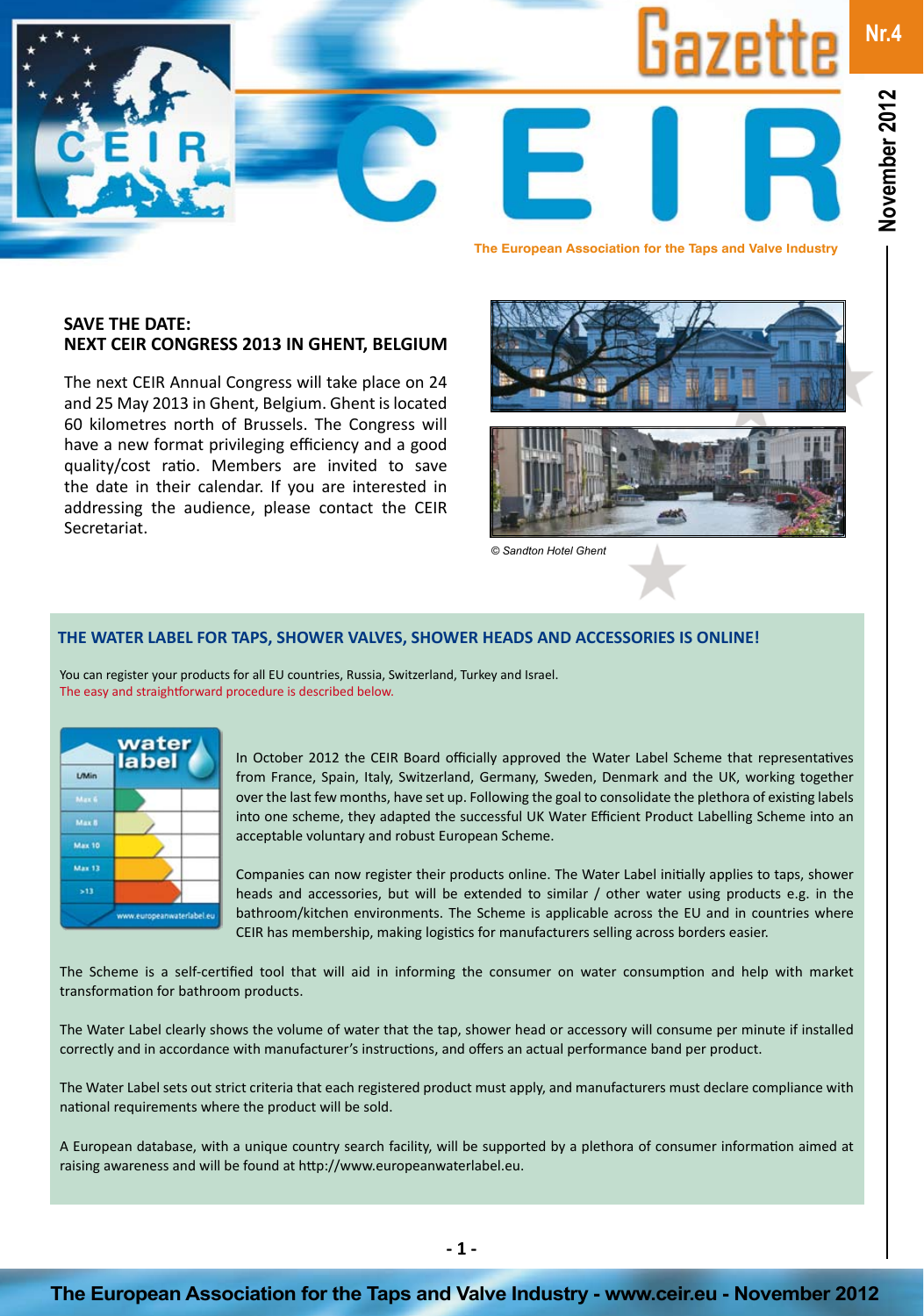# **PED DIRECTIVE – UPDATE ON FUTURE DEVELOPMENTS**

In the framework of the implementation of the Commission policy to evaluate legislation on a regular basis, the Pressure Equipment Directive 97/23/EC has been selected for exhaustive evaluation 10 years after its entry into force.

The European Commission has nominated an external consultant (CSES - Centre for Strategy & Evaluation Services) to conduct a study assessing to what extent the Directive has achieved its objective in terms of:

- guaranteeing free circulation of pressure equipment within the EU;
- ensuring a high degree of safety.

The duration of the study is 12 months and, with more than 90 stakeholder interviews and online surveys already completed, the final report should be released at the end of 2012. This independent evaluation will result in recommendations for better implementation of the directive in the future.

The study will collect data describing the economic structure of the pressure equipment market. The European Commission considers such information necessary for future policy development and impact assessments, particularly considering the wide product range covered by the Directive and the current poor coverage of this specific market by official statistical systems.

Although official results will be published soon, some preliminary findings in the form of an interim report are already available, showing that the entry into force of the PED created a more consistent regulatory framework for the free movement of goods compared to the multitude of national regulations. Moreover, the objectives of free circulation and a higher level of safety seem to be largely met but it is clear that there is scope for improvement in some areas.

As initially reported by the Commission, the main elements highlighted by interviews and online surveys are:

- Market surveillance is perceived to be too weak and should be reinforced;
- Conformity assessment procedures vary among the Member States, with different approaches by Notified Bodies;
- National in-service inspection regimes seem to influence the market;
- In the field of standardisation, the use of European harmonised standards is gradually increasing in comparison to other design codes;
- The PED Guidelines (the tool published by the Commission in order to ensure a coherent application of the Directive) are not always applied;
- On the competitiveness issue, the main concerns are the shift of production to lower cost regions and the lack of qualified workers and engineers in some sectors.

The final report of this important study should be available by the end of the year and the results will be examined by the European institutions as a basis for future decisions on the revision of the PED.

### **EVERY DROP COUNTS: EU GREEN WEEK 2012, THE CEIR WAS PRESENT!**





The CEIR Water Label was launched during Green Week, an event combining an exhibition and conferences organised by the European Commission. This year's edition was dedicated to water, and saw some 3000 participants (stakeholders, NGOs, government representatives and EU officials) gather for three days to search for solutions to key water problems. CEIR launched its Water Label during the event as information about the consumption of water is a first step to create awareness and to solve the water shortage issue. CEIR had a stand at the exhibition and distributed its Water Label leaflet. Currently the European Commission is working on the Blueprint to Safeguard Europe's Water Resources scheduled for publication in November this year. The Blueprint, which has the longterm objective of ensuring the availability of good quality water for sustainable and equitable water use, will form the new EU policy response to the challenges surrounding water as a resource.

#### **CEIR BECOMES AN ASSOCIATE MEMBER OF ORGALIME**

During the General Assembly of Orgalime (the European Engineering Industries Association) on 27 June 2012 in Brussels, CEIR was accepted as an associate member. A presentation was made by the CEIR President Bulent Haciraifoglu. This covered CEIR achievements in terms of communication (new newsletter, new website, etc.), delivering results (European Water Label for taps and showerheads, Valve Terminology CD, Business Trends Survey, Chairmanship of Standardisation Groups etc.) and advocacy on behalf of the industry (4MS, ecolabel, ecodesign etc.). Associate membership of Orgalime will enable CEIR to access many Orgalime working groups and documents. The Orgalime network will be extended and Orgalime will benefit from the energy and input of CEIR members



*Bulent Haciraifoglu, CEIR President and Guy.Van Doorslaer Secretary General at the June 2012 Annual Assembly of Orgalime. © 2012 Orgalime*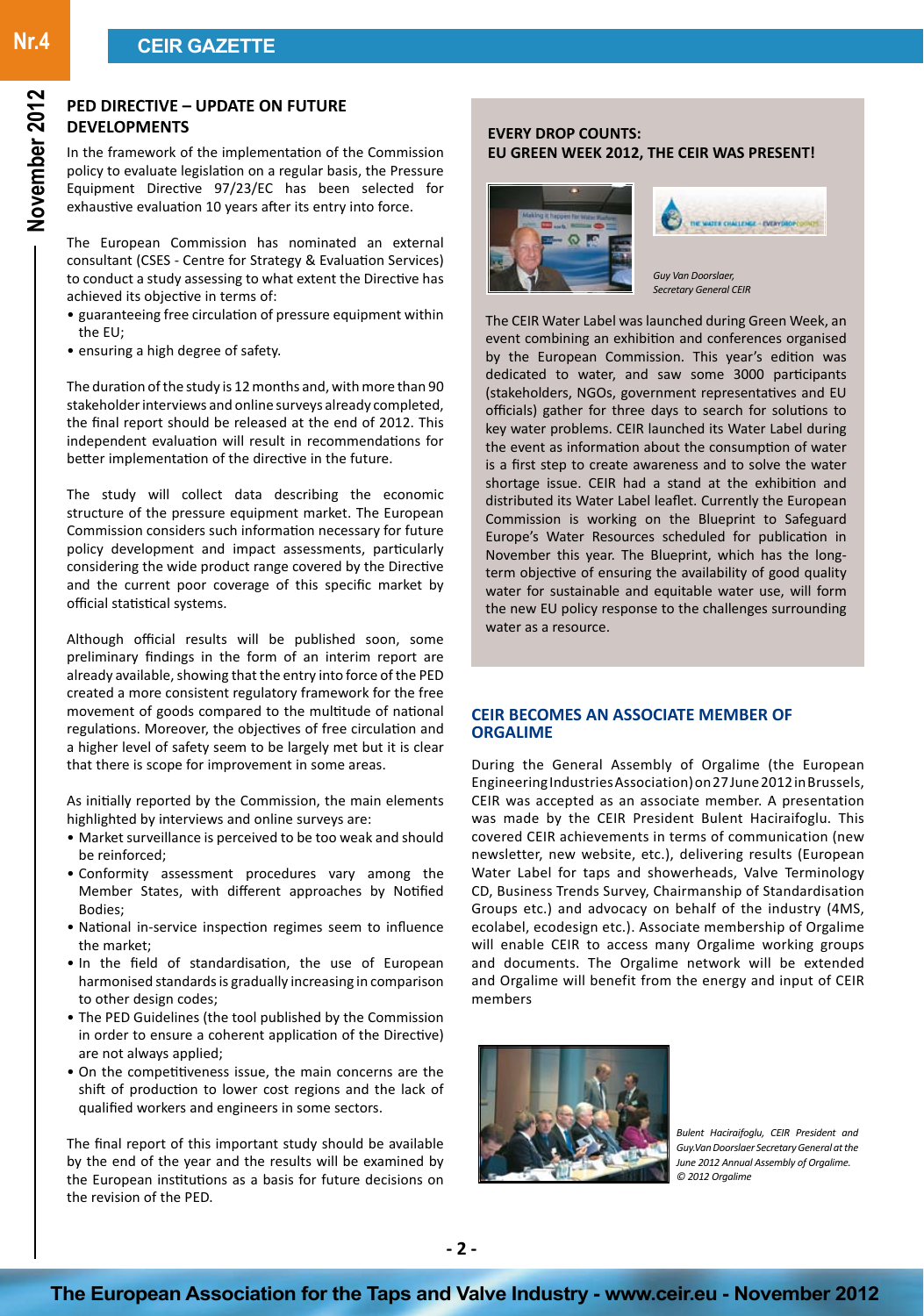**Nr.4**

# **NEW BOARD MEMBER AND TWO NEW MEMBERS**



The 2012 Annual Congress of CEIR was held on 3 – 5 May 2012 in Paris. The Tiara Chateau Hotel Mont Royal Chantilly hosted this most important event of the European valve industry, where all technical committees meet and decisions are taken about the future of the industry. PROFLUID, the French national association of taps and valves, organised this event. Participants were able to visit CETIM (Technical Centre of the Mechanical Industry) in Senlis and the CSTB (Technical and Scientific Centre of the Construction Industry) in Marne la Vallée. External speakers were invited to debate with participants on current issues affecting the industry: materials in contact with drinking water, environmental developments and the economic outlook. Copies of the presentations made are available to delegates from the Secretariat.

The General Assembly unanimously agreed to accept two new members: TMVA (member of BEAMA) – The Thermostatic Mixing Valve Manufacturers' Association (UK) national and Bermad Israel – an industrial valve manufacturer.

In addition, the General Assembly unanimously approved the nomination of Mr Frédéric Ségault as a Board Member as Mr Jean-Claude Cennac had announced that he was retiring from the Board. Mr Cennac was offered the title of honorary CEIR President.



**CEIR REPRESENTATIVES ATTENDED VMA & VRC ANNUAL MEETING IN CALIFORNIA, USA** 



The 74<sup>th</sup> Annual Meeting of the American Valve Manufacturers Association (VMA) & the Valve Repair Council (VRC) was held in San Francisco on 2022 September 2012. This two-day event included four very interesting General Sessions: "Disconnect: How Organizations Alienated the Young and How to Bring Them Back", "Panel of VMA Members on Their Experiences with Young Employees", "2013 Economic Outlook & Beyond", and "Reshoring Initiative – Bringing Manufacturing Back Home". Our President Bulent Haciraifoglu made a presentation on "CEIR – the European Association for the Taps and Valves Industry".

### **2015: CHINA NO LONGER COMPETITIVE IN MANUFACTURING?**

During the VMA & VRC Annual Meeting on 20-22 September 2012, "Reshoring Initiative" presented its mission and activities to US valve manufacturers.



"Reshoring Initiative" is an association to motivate and enable the return of manufacturing to the US. It helps manufacturers and suppliers recognise the Total Cost of Ownership (TCO) of both offshoring and reshoring. For this, it has developed a software called "Total Cost of Ownership Estimator" that is available free of charge from www.reshorenow.org. It is a tool that enables aggregation of all cost and risk factors into one cost for simpler, more objective decision-making. Most companies make sourcing decisions based on price alone, resulting in a 20% to 30% miscalculation of actual offshoring costs. With the Total Cost of Ownership Estimator, users account for all relevant factors when determining their total cost of ownership including overheads, balance sheet, corporate strategy and other external and internal business costs.

The President and Founder of the Reshoring Initiative, Harry Moser, says that *"When companies understand their total cost of ownership, they offshore less and reshore more".* The presentation mentioned that if Chinese wage trends continue, around 1,000,000 manufacturing jobs will be created in the US. Furthermore, it is expected that the net labour costs for manufacturing in China and the US will converge by around 2015. According to the MIT Forum for Supply Chain Innovation 1Q12, "61% of large companies surveyed are considering bringing manufacturing back to US, "40% of contract manufacturers have done reshoring work this year (MFG.com 4/12) and 78% of US consumers view products made in America very favourably. This was 58% in 2010 (AAM June 28 – July 2, 012)".

**The European Association for the Taps and Valve Industry - www.ceir.eu - November 2012**